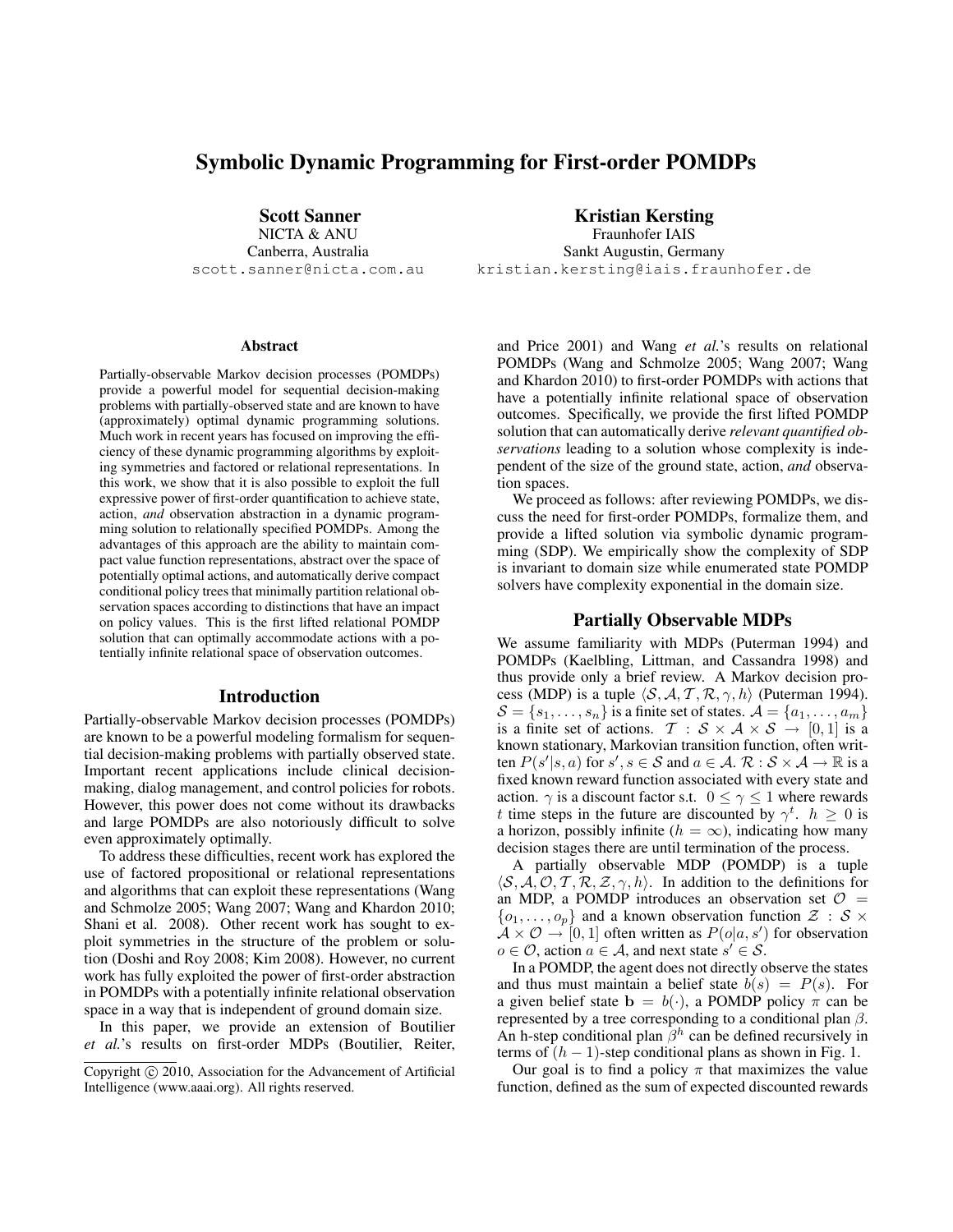

Figure 1: Example conditional plan  $\beta^h$  for POMDP control.

over horizon  $h$  starting from initial belief state b:

$$
V_{\pi}^{h}(\mathbf{b}) = E_{\pi} \left[ \sum_{t=0}^{h} \gamma^{t} \cdot r_{t} \middle| \mathbf{b}_{0} = \mathbf{b} \right]
$$
 (1)

where  $r_t$  is the reward obtained at time t and  $\mathbf{b}_0$  is the belief state at  $t = 0$ . For finite h and belief state b, the optimal policy  $\pi$  takes the form of an h-step conditional plan  $\beta^h$ . For  $h = \infty$ , the optimal discounted ( $\gamma < 1$ ) value function can be approximated arbitrarily closely by using a sufficiently large, but finite h (Kaelbling, Littman, and Cassandra 1998).

While the number of belief states is infinite, it is wellknown that the optimal POMDP value function for finite horizon  $h$  is a piecewise linear and convex function of the belief state **b** and that  $V^h$  can be represented as a maximization over a finite set of " $\alpha$ -vectors"  $\alpha_i^h$ :

$$
V^h(\mathbf{b}) = \max_{\alpha_i^h \in \Gamma^h} \alpha_i^h \cdot \mathbf{b}
$$
 (2)

Here, **b** is a belief state of dimension  $|\mathcal{S}|$  (note that **b**'s last dimension is determined by the other  $|S| - 1$  dimensions) and each  $\alpha_i^h \in \Gamma^h$  is likewise of dimension  $|S|$ .

The  $\Gamma^h$  in this optimal h-stage-to-go value function can be computed via the dynamic programming algorithm of *value iteration* (VI) (Sondik 1971). We initialize  $\alpha_1^0 = \mathbf{0}$  and  $\Gamma^0 =$  $\{\alpha_1^0\}$ . Then, we can inductively compute  $\Gamma^h$  from  $\Gamma^{h-1}$  in a dynamic programming *backup* operation:<sup>1</sup>

$$
g_{a,o,j}^h(s) = \sum_{s'} P(o|s',a)P(s'|s,a)\alpha_j^{h-1}(s'); \forall \alpha_j^{h-1} \in \Gamma^{h-1}
$$

$$
\Gamma_a^h = R(\cdot, a) + \gamma \boxplus_{o \in \mathcal{O}} \left\{ g_{a,o,j}^h(\cdot) \right\}_j
$$
(3)
$$
\Gamma^h = \bigcup_a \Gamma_a^h
$$

From  $\Gamma^h$ , it is easy to determine the optimal h-step conditional plan  $\beta^h$  starting from a belief state b. To do this, we simply find the maximizing  $\alpha$ -vector  $\alpha^*$  =  $\arg \max_{\alpha_i^h \in \Gamma^h} \alpha_i^h \cdot b$ . For  $h > 0$ ,  $\alpha^*$  must have been generated as the  $\mathbb{H}_o$  of  $g_{a,o,j}^h(\cdot)$ 's for a given action a. Then the optimal action at step h is a, and once we observe o, we know that the optimal  $h - 1$ -step conditional plan  $\beta^{h-1}$  is given by the  $\alpha_j^{h-1} \in \Gamma^{h-1}$  that corresponds to  $g_{a,o,j}^h(\cdot)$ .

# First-order (FO) Partially Observable MDPs The Need for First-order Representations

While dynamic programming provides a provably optimal solution to POMDPs, we note that the number of  $\alpha$ -vectors grows exponentially on each backup operation, i.e.,  $|\Gamma^h| =$  $|\mathcal{A}||\Gamma^{h-1}||^{|\mathcal{O}|}$  (the factor of  $|\Gamma^{h-1}||^{|\mathcal{O}|}$  is incurred during the  $\boxplus$  operation). Even with pruning algorithms for removing provably suboptimal  $\alpha$ -vectors in  $|\Gamma^h|$ , exact dynamic programming remains intractable even for small  $h$  when the observation space  $\mathcal O$  is large (Spaan and Vlassis 2005).

For this reason, most conventional approaches to solving POMDPs use a carefully defined observation set  $O$  that has been tuned or even artificially restricted to guarantee tractability of the solution. However, as we show in this paper, due to the structure of many natural POMDP formulations, it is not always necessary to limit oneself to small or carefully defined observation spaces in order to ensure a tractable solution. In fact, in this paper, we encourage precisely the opposite: we allow *rich relational observation spaces* that define all possible observations and relations between them. The dynamic programming algorithm should be intelligent enough to *automatically derive only the relevant abstracted observations*.

As a simple illustrative example, we modify the classical TIGER POMDP (Kaelbling, Littman, and Cassandra 1998).

Example 1 (FO-TIGER) *An agent is in the center of a large circular room faced with a choice of doors*  $d_1, \ldots, d_n$ . *Behind each door* d<sup>i</sup> *is food, but also possibly a noisy tiger denoted by* state  $Tiger_S(d_i)$ *. The state of*  $Tiger_S(d_i)$  *does not change and cannot be directly observed. If the agent decides on action open*<sub>S</sub>( $d_i$ ) *and*  $\neg$ *Tiger*<sub>S</sub>( $d_i$ ) *holds, she receives reward* 10*, otherwise if Tiger*  $_{S}(d_i)$  *holds, she receives reward* −100*. No observations are made on an*  $open_S(d_i)$  action, however, the agent can make observa*tions on a listen<sub>S</sub> action* (*costing*  $-1$ ) *where for each*  $d_i$ , *either the* observation  $Noise_{\mathcal{O}}(d_i)$  *or*  $\neg Noise_{\mathcal{O}}(d_i)$  *is made; 30% of the time a noise seems to come from all doors. For simplicity, we assume h is finite and thus set discount*  $\gamma = 1$ *.* 

We note that for a problem with  $n$  doors, this problem has *n* possibilities for the *open<sub>S</sub>* action, but more alarmingly,  $|O| = 2^n$  possible observations for the *listen<sub>S</sub>* action! There is an observation for each door indicating whether or not a noise was heard. Clearly, if value iteration for conventional POMDPs has complexity  $|\Gamma^h| = |\mathcal{A}| |\Gamma^{h-1}|^{|\mathcal{O}|}$  then this problem cannot be solved in reasonable space and time for even small  $h$  using enumerated observations.

Obviously, the key to a succinct solution for FO-TIGER is to avoid working with a fully enumerated state, action, and observation space and to exploit symmetries and homomorphisms — in this paper through the use of logical abstraction — to find lifted abstractions that can be treated identically without loss of value. In our following formalization and solution to this problem, we will demonstrate that despite a very large (or even infinite) observation space, our *firstorder* (FO) POMDP representation and solution achieves these goals by deriving a small set of first-order abstracted conditional policies that permit an efficient and compact finite horizon solution to POMDP problems like FO-TIGER.

<sup>&</sup>lt;sup>1</sup>The  $\overline{\boxplus}$  of sets is defined as  $\overline{\boxplus}_{j\in\{1,\ldots,n\}}S_j = S_1 \boxplus \cdots \boxplus S_n$ where the pairwise cross-sum  $P \boxplus Q = {\mathbf{p} + \mathbf{q} | \mathbf{p} \in P, \mathbf{q} \in Q}.$ The sum of a scalar and a set is defined as the elementwise sum:  $\mathbf{v} + {\mathbf{u}_1, \ldots, \mathbf{u}_k} = {\mathbf{v} + \mathbf{u}_1, \ldots, \mathbf{v} + \mathbf{u}_k}.$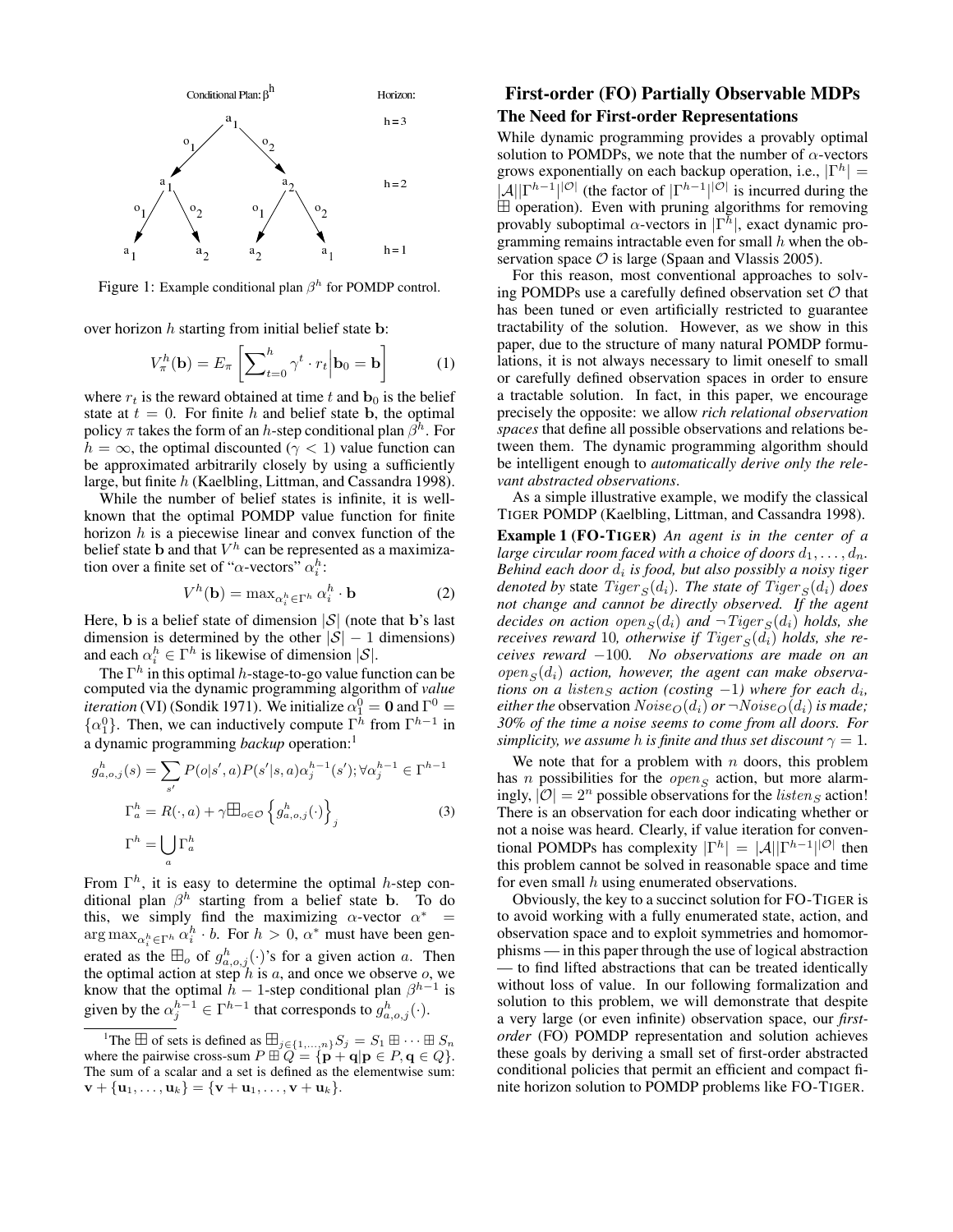## Logical Foundations of FO-POMDPs

We assume basic familiarity with many-sorted first-order logic with equality (Enderton 1972) where for FO-TIGER we need sorts for Door and Situation (sorts will be obvious from context). The *situation calculus* is a first-order language for axiomatizing dynamic worlds consisting of actions, situations and fluents and specified in a domain theory:

Actions are first-order terms consisting of an action function symbol and its arguments. In FO-POMDPs, there are two types of actions, *transition* actions such as  $open_S(d_i)$  and  $listen_S$  and *observation* actions such as  $listen_O$ .

Situations are first-order terms denoting a sequence of actions. These are represented using a binary function symbol do:  $do(\alpha, s)$  (and inverse  $do^{-1}(\alpha, s)$ ) denotes the situation after (before) performing the action  $\alpha$  starting in state s; e.g.,  $do(listens, do(open_S(d_i), s))$  denotes the situation resulting from opening door  $d_i$  then listening. In contrast to states, situations reflect the entire history of action occurrences. However, the FO-POMDP dynamics are Markovian and allow recovery of state properties from situation terms.

Fluents are relations whose truth values vary from state to state and are denoted by predicate symbols whose last argument is a situation term. In FO-POMDPs, there are two types of fluents, **state fluents** such as  $Tiger_S(d_i, s)$  and **ob**servation fluents such as  $Noise_{O}(d_i, s)$ .<sup>2</sup>

We assume that all *non-fluent* predicates are *fully observed*, e.g., this includes sorts and equality (=). Similarly, we assume that all terms (including constants) are likewise fully observed. All fully observed predicates may appear in either the state or observation description, thus the observation relations may refer directly to the Herbrand universe of terms used in the state relations.

If *identity uncertainty* (uncertainty over equality of terms  $t_1$  and  $t_2$ ) is required, it may be formalized via uncertainty over a *Same-as* $(t_1, t_2, s)$  fluent. The binary equality predi- $\text{cate} = \text{is not situation dependent and thus fully observed.}$ 

Domain theory: A domain theory without action preconditions or an initial database<sup>3</sup> is axiomatized in the situation calculus using two classes of axioms (Reiter 2001):

• Successor state axioms (SSAs): There is one such axiom for each fluent  $F(\mathbf{x}, s)$  with syntactic form:

$$
F(\mathbf{x}, \, do(a, s)) \equiv \Phi_F(\mathbf{x}, a, s),
$$

where  $\Phi_F(\mathbf{x}, a, s)$  is a formula with free variables among  $a, s, x$ . These characterize the truth values of the fluent  $F$ in the next situation  $do(a, s)$  in terms of the current situation s. While SSAs are typically compiled from *effect axioms* and embody a solution to the frame problem (Reiter 2001), we bypass this compilation step in this paper and directly provide the SSAs for brevity.

• Unique names axioms: These state that the action terms of the domain are all pairwise unequal.

Regression and Progression The *regression* of a formula  $\psi$  through an action  $a$  is a formula  $\psi'$  that holds prior to a being performed iff  $\psi$  holds after a. Suppose that fluent F's SSA is  $F(\mathbf{x}, do(a, s)) \equiv \Phi_F(\mathbf{x}, a, s)$ . We inductively define the regression of a formula whose situation arguments all have the form  $do(a, s)$  as follows:

$$
Regr(F(\mathbf{x}, do(a, s))) = \Phi_F(\mathbf{x}, a, s)
$$

$$
Regr(\neg \psi) = \neg Regr(\psi)
$$

$$
Regr(\psi_1 \land \psi_2) = Regr(\psi_1) \land Regr(\psi_2)
$$

$$
Regr((\exists x)\psi) = (\exists x)Regr(\psi)
$$

The inverse of regression is *progression*, which takes a formula  $\psi$  and an action o and represents the formula  $\psi'$  that would hold after action  $\sigma$  is performed in a situation satisfying ψ. Unlike regression, progression is *only* well-defined for certain language restrictions of effect axioms. There are a variety of such language restrictions, each leading to different expressiveness (Reiter 2001; Vassos, Lakemeyer, and Levesque 2008). In brief, *any* progression algorithm that takes a finite formula  $\psi$  as input and generates a progressed finite formula  $\psi'$  as output can be used in FO-POMDPs. For a simple example of a finitely progressable theory that suffices for FO-Tiger in this paper, we use a subset of the progressable *context-free* effects model (Reiter 2001). In brief, we assume every pre-action fluent  $F_1(\mathbf{x}, do^{-1}(o, s))$  corresponds to a unique post-action fluent  $F_{2,o}(\mathbf{x}, s)$ . Then with effect axiom pairs of the form

$$
F_1(\mathbf{x}, d\sigma^{-1}(a, s)) \wedge a = \sigma \supset (\neg) F_{2,\sigma}(\mathbf{x}, s) \tag{4}
$$

$$
\neg F_1(\mathbf{x}, do^{-1}(a, s)) \land a = o \supset (\neg) F_{2,o}(\mathbf{x}, s) \tag{5}
$$

where  $(\neg)$  allows possible negation, Reiter (2001) provides a progression operator  $Prog(\psi(do^{-1}(o, s)))=\psi'(s)$ that produces a post-action formula  $\psi'(s)$  that must hold in s if the pre-action formula  $\psi(do^{-1}(o, s))$  holds prior to the action. The algorithm for Prog is too long to reproduce here, but in this paper, progressions of our examples will be selfevident from the effect axioms.

#### Representation of FO-POMDPs

An FO-POMDP can be viewed as a universal POMDP that abstractly defines the state, action, observations, transition, reward and observation function tuple  $\langle S, A, O, T, R, Z \rangle$ for all possible domain instantiations, e.g., we desire an FO-POMDP for FO-TIGER that holds for *any* number of doors.

In this section, we draw on the formalization of first-order MDPs (Boutilier, Reiter, and Price 2001) and extend this to first-order POMDPs by defining an observation function.

Case Representation of Reward, Value, & Probability: We use a tabular *case notation* along with its logical definition to allow first-order specifications of the rewards, probabilities, and values required for FO-POMDPs:

$$
t = \frac{\overline{\phi_1 : t_1}}{\overline{\phi_n : t_n}} \equiv \left(\bigvee_{i \leq n} \{\phi_i \wedge t = t_i\}\right) \tag{6}
$$

Here the  $\phi_i$  are *state formulae* where fluents in these formulae do not contain the term  $do$  and the  $t_i$  are constant terms. As an example, we present the FO-TIGER reward:

$$
R(s,a) = \frac{\exists d_j.a = open_S(d_j) \land \neg \text{Tiger}_S(d_j, s) : 10}{\exists d_j.a = open_S(d_j) \land \text{Tiger}_S(d_j, s) : -100} \quad (7)
$$
  

$$
a = \text{listen}_S
$$

<sup>&</sup>lt;sup>2</sup>State fluents are subscripted with  $S$  and observation fluents with  $\Omega$ . Also note we have augmented the predicates in the FO-TIGER description with situation terms s since they are fluents.

<sup>&</sup>lt;sup>3</sup>We assume all actions are executable in all situations and we do not require knowledge of the initial state.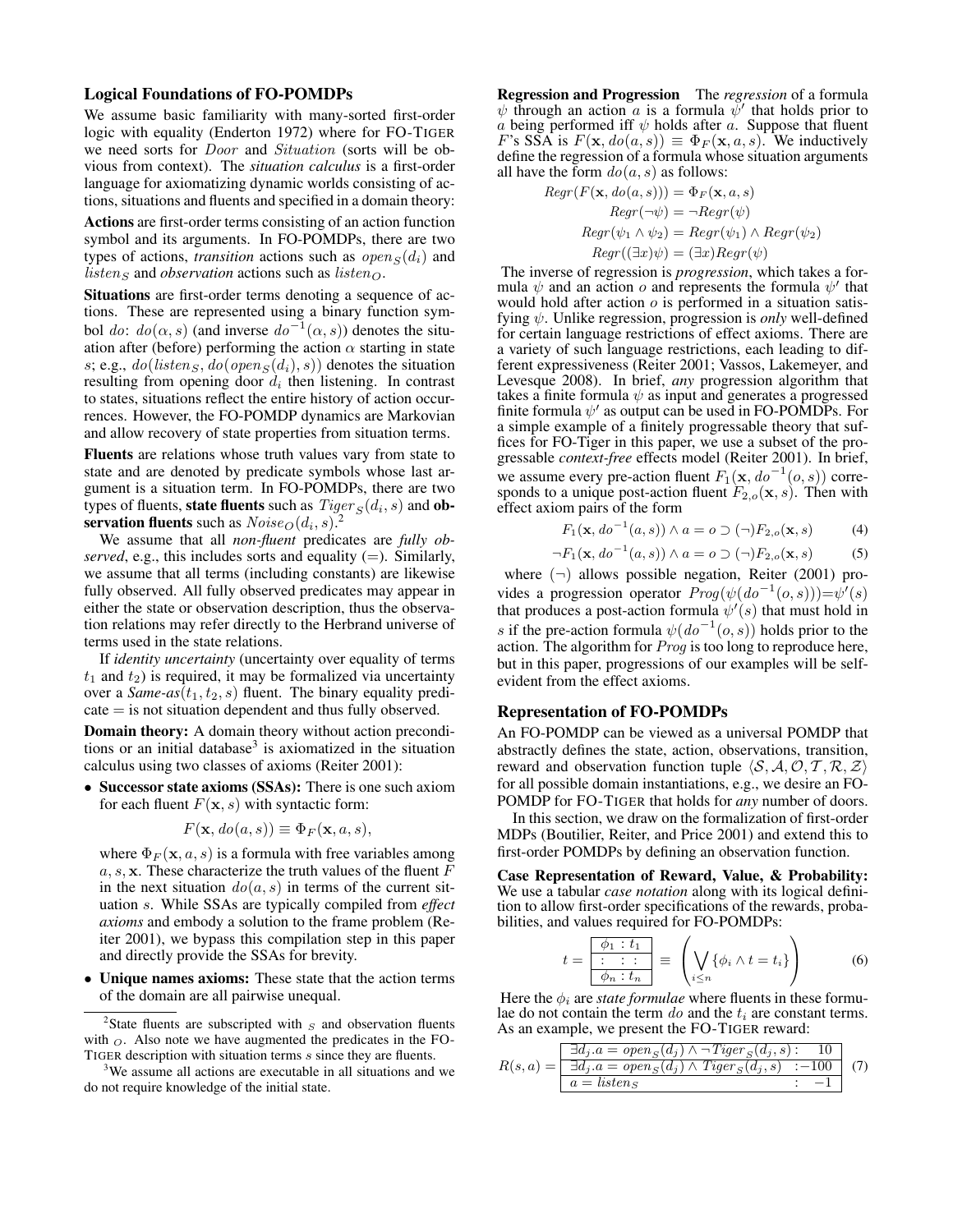This formalizes the previously described FO-Tiger reward obtained when executing an action in a state. The case representation can also be used to specify the value function and transition probabilities, but first we discuss case operations.

Case Operations We begin by describing the following binary  $\overline{\otimes}$ ,  $\oplus$ , and  $\ominus$  operators on case statements (Boutilier, Reiter, and Price 2001). Letting each  $\phi_i$  and  $\psi_j$  denote generic first-order formulae, we can perform the "crosssum"  $\oplus$  of case statements in the following manner:



Likewise, we can perform  $\ominus$  and  $\otimes$  operations by, respectively, subtracting or multiplying partition values. Note that for a binary operation involving a scalar and a case statement, a scalar value C may be viewed as  $\vert \top : C \vert$  where  $\top$  is a tautology. We use the  $\bigoplus$  and  $\bigotimes$  operators to, respectively, denote summations and products of multiple case operands. Some resulting partitions may be inconsistent (e.g.,  $\phi \land \neg \phi$ ) and pruned, but pruning is only necessary for compactness.

Stochastic Actions There are two types of actions in FO-POMDPs: transition actions and observation actions. Transition actions such as  $open_S(d_i)$  and listens are explicitly executed by the "agent".<sup>4</sup> If a transition action generates non-nil observations then it must have an associated observation action with the same parameters (e.g.,  $listen_O$  is associated with  $listen_S$ ) that is executed implicitly after the transition action is executed. As usual for POMDPs, transition and observation outcomes may be stochastic.

Stochastic actions (either transition or observation) can be decomposed into a *collection* of deterministic actions, each corresponding to a possible outcome of the stochastic action. We then use a case statement to specify a distribution according to which "Nature" may choose a deterministic action from this set whenever the stochastic action is executed. Formally, letting  $A(x)$  be a stochastic action with Nature's choices (i.e., deterministic actions)  $n_1(\mathbf{x}), \cdots, n_k(\mathbf{x})$ , we represent the probability of  $n_i(\mathbf{x})$  given  $A(\mathbf{x})$  is executed in s by  $P(n_i(\mathbf{x}), A(\mathbf{x}), s)$ . Next we provide an example.

Stochastic Observation Actions: As a major contribution of the paper, we propose to model the observation function in an FO-POMDP via a distribution over deterministic observation action outcomes. We crucially note that these observation actions are *not* under direct control of the agent, but rather correspond to possible deterministic ways in which the underlying state "generates" observations.

In FO-TIGER, we note that an observation action  $listen_O$ is executed whenever the agent executes transition action *listen*<sub>S</sub>. For stochastic action *listen*<sub>O</sub>, there are two deterministic outcomes: *listenSucc*<sub>O</sub> and *listenFail*<sub>O</sub>. Recalling the FO-TIGER description, the agent's hearing fails 30% of the time on a *listen* $\sigma$  (she hears noise at all doors on failure):

$$
P(listenSucc_O, listen_O, s) = \boxed{\top : 0.7}
$$
 (8)

$$
P(listenFail_O, listen_O, s) = \boxed{\top : 0.3}
$$
 (9)

Because we will progress the state through deterministic observation actions to obtain relevant observation descriptions, we need to define effect axioms for deterministic observation actions w.r.t. the previously stated requirements for progression. For FO-TIGER, our previously described special case of context-free effects leads us to the following axioms:

Tiger <sup>S</sup>(di, do<sup>−</sup><sup>1</sup> (a, s)) ∧ a = listenSucc<sup>O</sup> ⊃ NoiseO(di, s) ¬Tiger <sup>S</sup>(di, do<sup>−</sup><sup>1</sup> (a, s)) ∧ a = listenSucc<sup>O</sup> ⊃ ¬NoiseO(di, s) Tiger <sup>S</sup>(di, do<sup>−</sup><sup>1</sup> (a, s)) ∧ a = listenFail<sup>O</sup> ⊃ NoiseO(di, s) ¬Tiger <sup>S</sup>(di, do<sup>−</sup><sup>1</sup> (a, s)) ∧ a = listenFail<sup>O</sup> ⊃ NoiseO(di, s)

The  $open_S(d_i)$  action generates no observations (only nil). Stochastic Transition Actions: There are two stochastic transition actions in the FO-TIGER POMDP: listens and  $open_{S}(d_i)$ . According to the FO-TIGER description, these actions are actually deterministic, so there is only one deterministic outcome for each, respectively  $listenSucc<sub>S</sub>$  and *openSucc*<sub>S</sub>( $d_i$ ). Then trivially, we obtain:

$$
P(listen_S, listenSucc_S, s) = \boxed{\top : 1.0}
$$

$$
P(open_S(d_i), openSucc_S(d_i), s) = \boxed{\top : 1.0}
$$

The state of fluent  $Tiger_S(d_i, s)$  is persistent according to the FO-TIGER description, leading to the simple SSA:

$$
Tiger_S(do(a, s)) \equiv \Phi_{Tiger_S}(s) \equiv Tiger_S(s) \qquad (10)
$$

This completes the FO-TIGER FO-POMDP description. We necessarily keep the FO-TIGER domain simple to ensure its solution is self-contained in this paper. More complex examples of stochastic transtion actions compatible with our FO-POMDP definition are in Sanner and Boutilier (2009).

Here we do not consider the *factored* extension of FO-POMDPs as done for *factored FO-MDPs* (Sanner and Boutilier 2007; Sanner 2008) to permit the specification of stochastic actions with an indefinite number of independent outcomes. Such factored extensions are highly non-trivial and beyond the scope of this initial FO-POMDP work.

### Symbolic Dynamic Programming

In this section, we define a symbolic dynamic programming (SDP) algorithm for computing solutions to FO-POMDPs in the form of lifted  $\alpha$ -vectors. This SDP algorithm performs all derivations at a symbolic level that is independent of any particular set of domain objects and can accommodate actions with infinite relational observation outcome spaces. In this way, the algorithm may derive exact compact lifted representations of the value function in cases where doing so would be generally impossible for ground methods.

In our symbolic dynamic programming solution to FO-POMDPs, lifted  $\alpha$ -vectors will be represented as parameterized case statements, e.g.  $\alpha \text{Case}(\mathbf{x}, s)$ . The parameters in these case statements will refer to the parameters x of *all* actions in the conditional policy represented by  $\alpha Case(\mathbf{x}, s)$ .

Our lifted POMDP value function will be represented as a maximization over a set  $\Gamma^h = \{ \alpha \text{Case}(\mathbf{x}, s) \}$ :

$$
V^h(s) = \max_{\theta} \max_{\alpha \in \mathbb{C}^n} \mathbf{b} \cdot \alpha \mathbb{C}^{\theta}(\mathbf{x}, s) \theta \qquad (11)
$$

Technically, belief state b assigns a probability to each ground state of an FO-POMDP (for a fixed instantiation

<sup>&</sup>lt;sup>4</sup>For actions,  $S$  indicates transition and  $O$  indicates observation.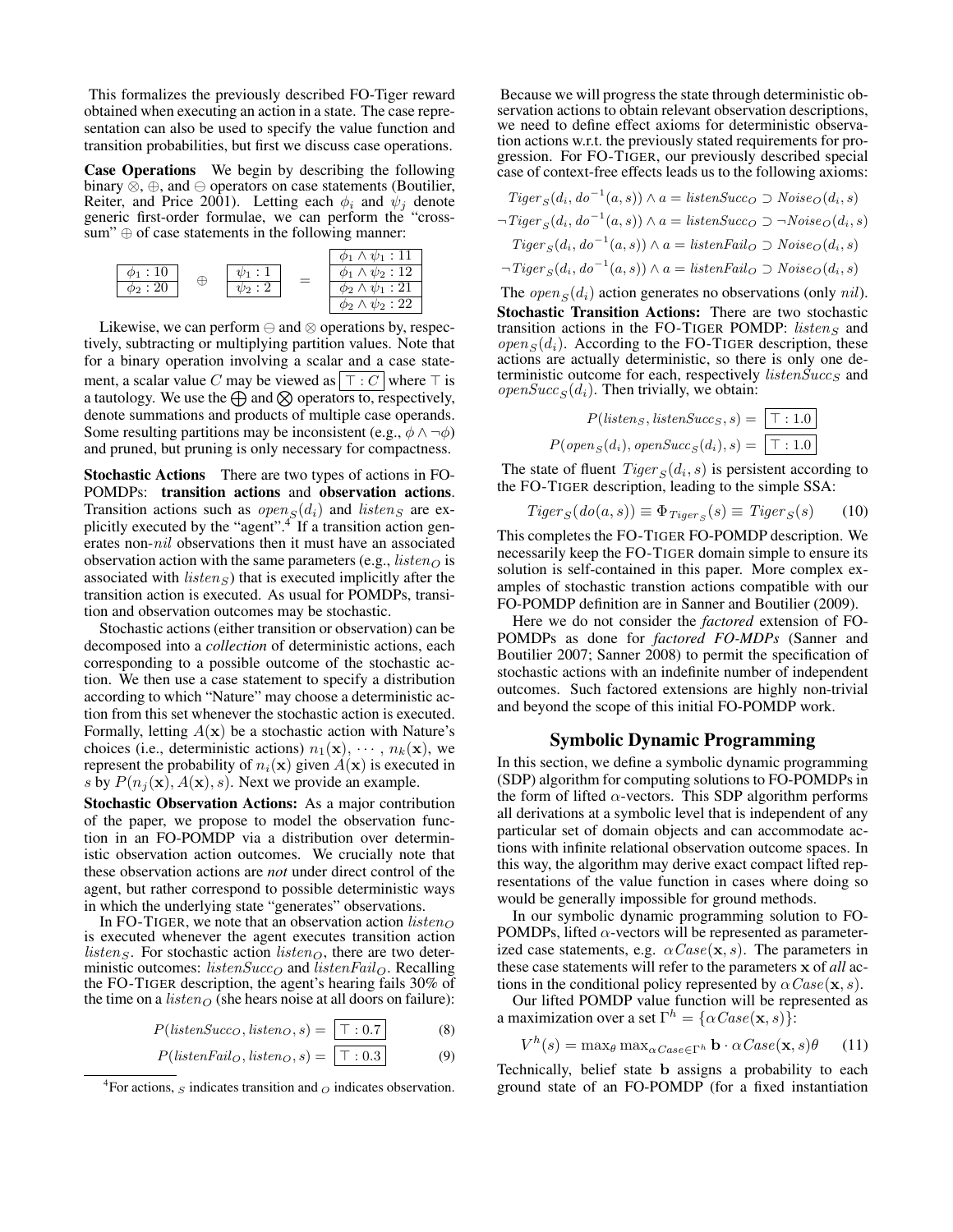of domain objects encountered at execution-time). If b is sparse, one efficient way to calculate  $\mathbf{b} \cdot \alpha \text{Case}(\mathbf{x}, s) \theta$  is to sum over the non-zero probability belief states in b, multiplying each belief state probability by the weight of the partition of  $\alpha Case(\mathbf{x}, s) \theta$  satisfied by that belief state. Alternately, if b is logically structured, Wang and Schmolz (2005; 2007) provide insights on the compact maintenance of belief states **b** and the efficient computation of  $\mathbf{b} \cdot \alpha \text{Case}(\mathbf{x}, s)\theta$ .

Now we need only specify how to derive  $\Gamma^h$  via symbolic dynamic programming, but as a crucial intermediate step, we discuss the automatic derivation of relevant observations  $\mathcal{O}_A^h$  and distribution  $P^h(\mathcal{O}_A^h|s,A)$  for action A at horizon h.

Automatically Deriving the Observation Function Unlike standard enumerated or factored POMDPs where there are a finite number of observation outcomes for an action, FO-POMDPs permit a potentially infinite relational observation space. However, given a policy where we execute transition action  $a$  then follow the conditional policy given by  $\alpha \text{Case}(\mathbf{x}, s)$ , we need only make the *relevant* observations that disambiguate future attainable values.

For example, in FO-TIGER, assume that we will execute  $open_{s}(d_{i})$  (as the only step of a 1-step conditional policy associated with  $\alpha Case(\mathbf{x}, s)$ ) where there is a tiger potentially lurking behind  $d_i$ . Then a relevant observation for initial action  $a = listens$  is  $Noise_{O}(d_i, \cdot)$ , but not  $Noise_{O}(d_j, \cdot)$  for some  $d_i \neq d_i$  (since knowing the latter would not help us determine whether  $open_S(d_i)$  is a good action). Fortunately, given that an action a generates observations from states via observation actions *and* our observation action theory was required to be finitely progressable, we have a convenient way to automatically derive a *finite, minimal* partitioning of the relational observation space (and observation probabilities) relevant to distinguishing the value of action  $\alpha$  followed by the conditional policy given by  $\alpha \text{Case}(\mathbf{x}, s)$ .

Let us clarify this important issue with an example, where we assume that at horizon  $h = 1$ , the 1-step conditional policy associated with  $\alpha Case^1_{1, open_S}(d_i, s)$  is  $open_S(d_i)$ :

$$
\alpha Case_{1, open_S}^1(d_i, s) = \boxed{\frac{\neg Tiger_S(d_i, s) : 10}{Tiger_S(d_i, s) : -100}} \quad (12)
$$

Clearly, the only relevant state partitions in this case are  ${\lbrace \neg \textit{Tiger}_S(d_i, s), \textit{Tiger}_S(d_i, s) \rbrace}.$  Next we assume that we will execute *listen*<sub>S</sub> at horizon  $h = 2$ . Then the observations and probabilities relevant to  $\alpha Case^1_{1,open_S}(d_i,s)$  that can be observed on a *listens* action are given by the progressions of the pre-observation state partitions of  $\alpha Case_{1, open_S}^{1}(d_i, s)$ through the deterministic outcomes of  $listen_O$ :

$$
Prog(Tiger_S(d_i, do^{-1}(listenSucc_O, s))) = Noise_O(d_i, s)[.7]
$$

$$
Prog(\neg Tiger_S(d_i, do^{-1}(listenSucc_O, s))) = \neg Noise_O(d_i, s)[.7]
$$

$$
Prog(Tiger_S(d_i, do^{-1}(listenFail_O, s))) = Noise_O(d_i, s)[.3]
$$

$$
Prog(\neg Tiger_S(d_i, do^{-1}(listenFail_O, s))) = Noise_O(d_i, s)[.3]
$$

Here in brackets, we also indicate the probabilities of each deterministic observation outcome from (8) and (9). Progressing the relevant state from  $\alpha Case^1_1(d_i, s)$  to obtain relevant observations and taking the cross-product of these observations, we obtain relevant observation space  $\mathcal{O}^2_{listens}$ :

$$
\mathcal{O}_{listency}^2 = \{Noise_O(d_i, s), \neg Noise_O(d_i, s)\}\tag{13}
$$

From this we now explicitly write  $P(O_{listenz}^2 | s, listen_S)$ by summing probabilities in [·] above for the same observation outcomes generated from the same underlying state (for readability, we suppress the post-observation situation):

$$
P(Noise_O(d_i)|s, listen_S) = \boxed{\frac{\neg\,Tiger_S(d_i, s) : 0.3}{Tiger_S(d_i, s) : 1.0}} \quad (14)
$$

$$
P(\neg Noise_O(d_i)|s, listen_S) = \boxed{\frac{\neg Tiger_S(d_i, s) : 0.7}{Tiger_S(d_i, s) : 0.0}} \quad (15)
$$

For correctness, note the sum over observations in each state

$$
P(Noise_O(d_i)|s, listen_S) \oplus P(\neg Noise_O(d_i)|s, listen_S) = 1.0
$$

We did not discuss parameterized observation actions since they were not needed for FO-TIGER, however, we note their treatment is no different than above. Hypothetically, if we allowed for a door-specific  $listens(d_i)$  transition action then we might have an observation action  $listen_O(d_i)$  with deterministic outcomes  $listenSucc_O(d_i)$ and *listenFail* $_{\mathcal{O}}(d_i)$ . Then two context-free SSAs might be

$$
Tiger_S(d_i, do^{-1}(a, s)) \wedge a = listenSucc_O(d_i) \supset \mathit{Noise}_O(d_i, s)
$$
  

$$
Tiger_S(d_j, do^{-1}(a, s)) \wedge a = listenSucc_O(d_i) \wedge d_i \neq d_j
$$
  

$$
\supset \neg \mathit{Noise}_O(d_i, s)
$$

This fragment states we would only hear noise from a tiger behind door  $d_i$  if  $d_i$  is the door being listened to. In this way, we see that observation action outcomes can be restricted by transition action parameters, if needed. Progression of such context-free SSA theories according to Reiter (2001) to obtain relevant observations proceeds as above.

This completes our demonstration of how to derive relevant observations from an  $\alpha$ -vector given transition action  $A_S$ . Generally, given a set of  $\alpha \text{ \textit{Cases}\textit{,}} \Gamma^h =$  $\{\alpha \text{Case}_1^h, \dots, \alpha \text{Case}_k^1\}$  at horizon h, one can derive all relevant observations  $\mathcal{O}_{A_S}^h$  from the progressions of partitions of  $\bigotimes_{i=1}^k \alpha \mathit{Case}_i^h$  though observation outcomes of  $A_O$ and for each  $\phi \in \mathcal{O}_{A_S}^h$ , derive corresponding case statement probabilities  $P^h(\phi|s,A_S)$  as above.

Lifted Dynamic Programming with SDP As for dynamic programming in the ground case, we will obtain an iterative algorithm that starts with the  $0 \alpha$ -vector at zero decision stages to go and computes the optimal receding horizon control policy for successively larger horizons up to H. At every horizon of  $h \leq H$  decisions to go, the optimal value function  $V^h(s)$  will be of the form in (11) where  $\Gamma^h$ represents the set of  $\alpha$ -vector cases ( $\alpha$ Cases) that comprise this optimal value function. This algorithm can be formally stated as follows (and will be followed by an example):

- 1. Set  $\Gamma^0 = \{ | \top : 0.0 | \}$ , set  $h = 1$ .
- 2. For  $\Gamma^h$  and each stochastic transition action  $A(\mathbf{x})$ , compute the relevant observation set  $\mathcal{O}_A^h$  and for each  $o \in \mathcal{O}_A^h$ , derive  $P^{h}(o|s, A)$  as previously described.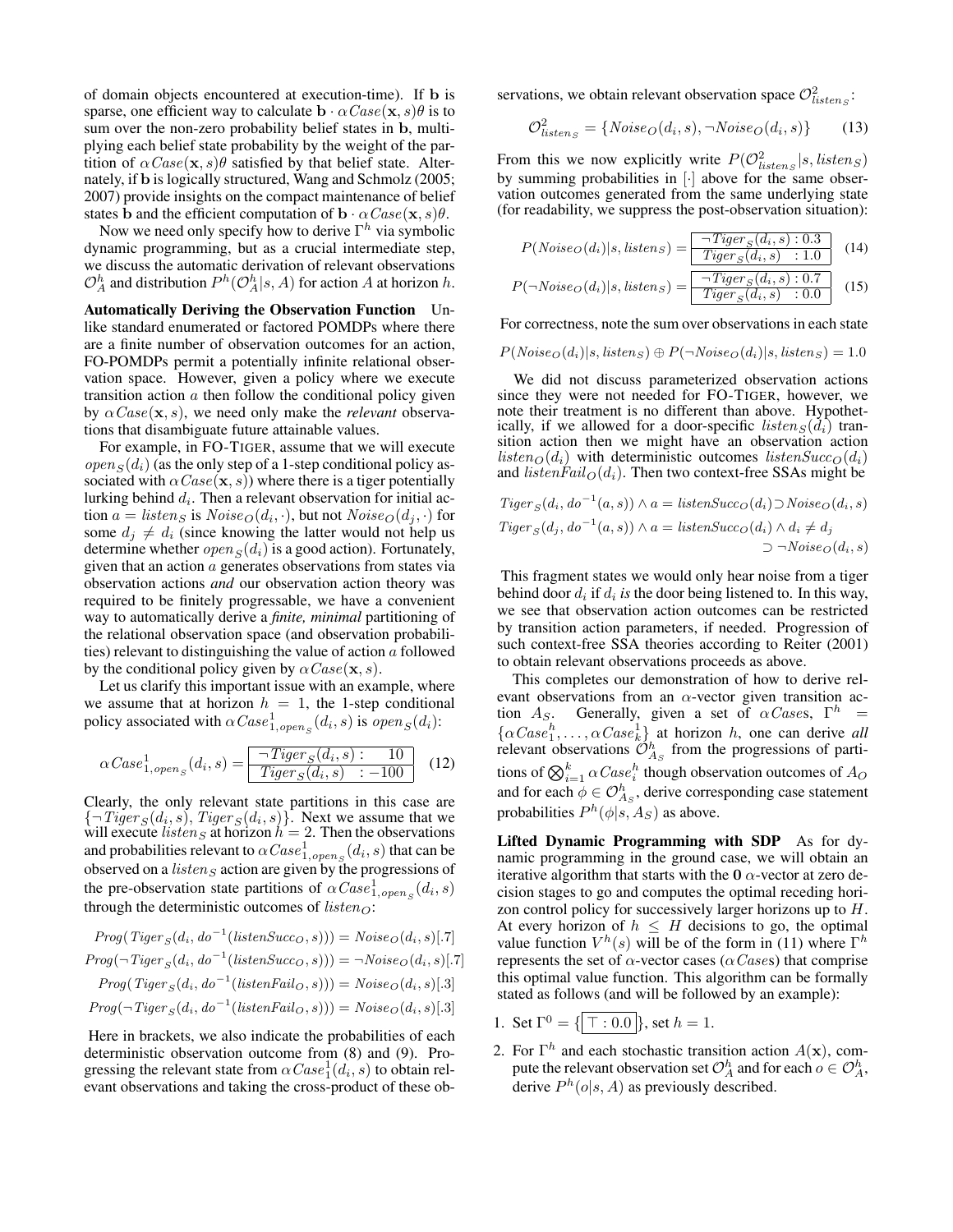3. For each stochastic transition action  $A(\mathbf{x})$  and each  $o \in \mathcal{O}_A^h$ , compute a  $gCase^h_{A(\mathbf{x}), o, j}(s, \mathbf{y}_j)$  for each  $\alpha Case_j^{h-1} \in \Gamma^{h-1}$  by summing over all Nature's choice state-changing action  $n_k(\mathbf{x})$  outcomes for  $A(\mathbf{x})$ :

$$
g_{A(\mathbf{x}),o,j}^{h}(s,\mathbf{y}_{j}) = \bigoplus_{n_{k}(\mathbf{x})} Regr(P^{h}(o|do(n_{k}(\mathbf{x}), s), A)) \otimes
$$
  

$$
P(n_{k}(\mathbf{x}), s, A(\mathbf{x})) \otimes Regr(\alpha Case_{j}^{h-1}(do(n_{k}(\mathbf{x}), s), \mathbf{y}_{j}))
$$

Here we note that  $g_{A(\mathbf{x}),o,j}^h(s, \mathbf{y}_j)$  is parameterized not only by the action parameters of  $A(\mathbf{x})$ , but also by any (standardized-apart) action parameters  $y_j$  of the conditional policy for  $\alpha Case_j^{h-1}$ .

4. Compute the set  $\Gamma_A^h = \{ \alpha \text{Case}_{i,A}^h(\mathbf{y}, s) \}$  of all possible conditional policies for given initial action  $A(\mathbf{x})$ :<sup>5</sup>

$$
\Gamma_A^h = R(s, A(\mathbf{x})) \oplus \gamma \boxplus_{o \in \mathcal{O}^h} \left\{ g_{A(\mathbf{x}), o, j}^h(s, \mathbf{y}_j) \right\}_j
$$

Here we let y be the concatenation of all action parameters  $y_j$  appearing in each of the  $g^h_{A(\mathbf{x}),o,j}(s, y_j)$ .

5. Union the sets  $\Gamma_A^h$  for all stochastic transition actions A to represent the optimal form of  $V^h(s)$  in (11):

$$
\Gamma^h = \bigcup\nolimits_A \Gamma^h_A
$$

6. If horizon  $h < H$ , set  $h = h + 1$  and go to step 2.

**SDP Example** For  $h = 0$ ,  $\Gamma^0$  is given in step 1. Space limitations only permit us to present one conditional policy up to horizon  $h = 2$ . Clearly, one good  $h = 2$  policy is to first *listens* followed by  $open_S(d_i)$  on a  $\neg Noise_O(d_i)$  observation, otherwise listens again on a  $Noise_{O}(d_i)$ . Hence we focus on generating this particular  $h = 2$  conditional policy in the following example.

For  $h = 1$ , we derive  $\Gamma^1$  starting with  $open_S(d_i)$ . There is no observation on  $open_S(d_i)$  so  $\mathcal{O}^1_{open_S} = nil$  in step 2. Because  $\Gamma^0$  consists only of  $\vert \top : 0.0 \vert$ , we trivially compute  $g_{open_S(d_i)}^h(s) = \boxed{\top : 0.0}$  in step 3. Step 4 adds in the reward  $R(s, a)$  given in (7) and after simplification w.r.t.  $a = open<sub>S</sub>(d<sub>i</sub>)$  and the unique names axiom, we obtain the result  $\alpha Case_{1,open_S}^1(d_i, s)$  already shown in (12). For  $\textit{listen}_S, \ \alpha \textit{Case}^1_{1, \textit{listen}_S}(s) = \boxed{\top : -1.0}$ ; intuitively, since the action has no effects or usable observations, we simply obtain the reward of  $R(s, listen_S) = -1$  for all states. Thus  $\Gamma^1 = \{ \alpha Case^1_{1, open_S}(d_i, s), \alpha Case^1_{1, listen_S}(s) \}.$ 

For  $h=2$ , since  $\alpha Case^1_{1,open_S}(d_i,s)$  is the only  $\alpha$ -vector in  $\Gamma^1$  with partitions other than  $\top$ , we can derive  $\mathcal{O}^2_{listsens}$ 

precisely as outlined from (12) to (13). Doing steps 3 and 4:

$$
\alpha Case_{1, listening}(d_i, s) = \frac{\neg T(d_i): .5.7}{T(d_i): -1} = -1 \oplus \qquad (16)
$$
\n
$$
\underbrace{\frac{\neg T(d_i): .7}{T(d_i): 0} \otimes \frac{\neg T(d_i): 10}{T(d_i): -100}}_{\neg Noise_O(d_i) \rightarrow open_S(d_i)} \oplus \underbrace{\frac{\neg T(d_i): .3}{T(d_i): 1} \otimes -1}_{Noise_O(d_i) \rightarrow listener_S}
$$

For compactness we abbreviate  $Tiger_S(d_i, s)$  as  $T(d_i)$ . In the calculation following the result, the first term  $R(s, listen_S) = -1$ , the second term is the observation probability  $\neg Noise_{O}(d_{i})$  in (15) times  $\alpha Case_{1, open_S}^{1}(d_{i}, s)$ , and the third term is observation probability  $Noise_O(d_i)$ given in (14) times  $\alpha Case^1_{1,listen_S}(s)$ . We note that step 3 of SDP requires that the observation probabilities and  $\alpha Case^1_1$ statements are regressed using the Regr operator, but in the special case of FO-TIGER with transition action SSA given by 10, the state is persistent and Regr is an identity operator.

Lifted Conditional Policies and Dominance In general, we note that since the optimal policy in a POMDP is historydependent, we cannot directly quantify out the action variables x at each state as we would do for a state-dependent policy in first-order MDPs as observed by Wang *et al.* (2007; 2010). However, it is still possible to identify logical conditions on x that eliminate dominated instantiations of  $\alpha Case(\mathbf{x})$  (recall that each  $\alpha Case(\mathbf{x})$  is a lifted template for ground  $\alpha$ -vectors and conditional policies obtained by instantiating x). While we cannot provide a full exposition of dominance testing here, we do provide an example illustrating the power of lifted pointwise dominance testing.

Let us revisit (16); because the first action in this conditional policy is *listen*  $\varsigma$  and requires no action parameters, let us delay dominance pruning for action parameter  $d_i$  until *after* we have executed *listen<sub>S</sub>* and made the observation of  $(\neg)Noise_{O}(d_i)$ . Thus, we have two conditional policies:

$$
\neg Noise_{O}(d_{i}) \rightarrow \alpha Case_{1,open_{S}}^{1}(d_{i}, s) = \boxed{\neg T(d_{i}):10}
$$
  

$$
Noise_{O}(d_{i}) \rightarrow \alpha Case_{1,listen_{S}}^{1}(s) = \boxed{\top:-1}
$$

We note that  $\alpha Case_{1,open_S}^1(d_i,s)$  does not have a partition for  $T(d_i)$  since there is zero probability of observing  $\neg Noise_{\mathcal{O}}(d_i)$  in state  $T(d_i)$ .

To demonstrate lifted dominance pruning, we first define a new case binary comparison operator:  $>$  is like the other binary operators ⊕ and ⊗ except that the terms of the resulting case statement are the boolean values  $\top$  and  $\bot$  representing the inequality evaluation.

Given this ≥ operator, we define a *pointwise dominance* test for  $\alpha Case_1(x)$  over  $\alpha Case_2(y)$  (non-situation variables in each  $\alpha \text{Case}$  must be standardized apart), where b is a belief state probability vector ( $\forall i$   $\mathbf{b}_i \in [0,1], \sum_i \mathbf{b}_i = 1$ ):

$$
\forall \mathbf{b} \ [\mathbf{b} \cdot \alpha \text{Case}_1(\mathbf{x}) \ge \mathbf{b} \cdot \alpha \text{Case}_2(\mathbf{y})] = \top
$$
  
\n
$$
\equiv \forall \mathbf{b} \ [\mathbf{b} \cdot (\alpha \text{Case}_1(\mathbf{x}) \ominus \alpha \text{Case}_2(\mathbf{y})) \ge 0] = \top
$$
  
\n
$$
\equiv [\alpha \text{Case}_1(\mathbf{x}) \ominus \alpha \text{Case}_2(\mathbf{y}) \ge 0] = \top
$$
  
\n
$$
\equiv [\alpha \text{Case}_1(\mathbf{x}) \ge \alpha \text{Case}_2(\mathbf{y})] = \top
$$
 (17)

We removed the dependence on **b** since potentially if each **, this is equivalent to checking that value dominance** 

<sup>&</sup>lt;sup>5</sup>Here, the cross-sum of sets of case statements is defined as  $\boxplus_j S_j = S_1 \boxplus \cdots \boxplus S_j$  where  $P \boxplus Q = \{ \mathbf{p} \oplus \mathbf{q} | \mathbf{p} \in P, \mathbf{q} \in Q \}.$ The ⊕ of a case statement and a set is defined as the elementwise sum:  $\mathbf{v} \oplus {\mathbf{u}_1, \ldots, \mathbf{u}_k} = {\mathbf{v} \oplus \mathbf{u}_1, \ldots, \mathbf{v} \oplus \mathbf{u}_k}.$